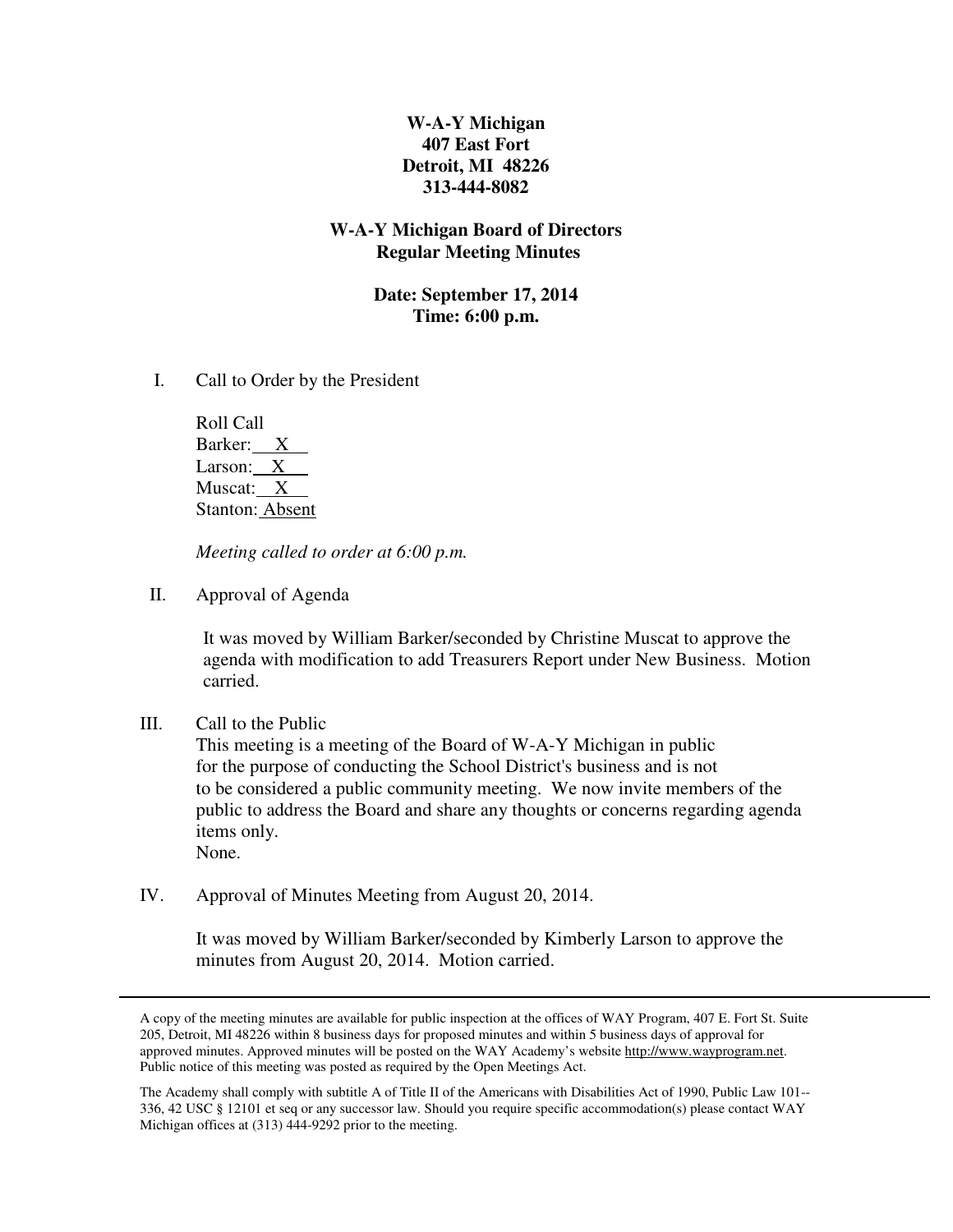- V. Correspondence None.
- VI. Central Michigan University liaison updates

Board of trustees will meet tomorrow and they will send information on board member candidate approval.

- VII. New Business
	- A. Discussion Items:
		- 1. Funds Release Documentation Contracts
			- Kelli Glenn spoke on CMU requirements to get bank account opened for WAY Michigan. Christine Muscat will meet with Todd Goldman from Chase to get online access to the account.
		- 2. Educational Service Provider Updates

Board requested a demonstration on the W-A-Y online Hero communication piece for students and staff. This information was shared with the Board.

Sarah Pazur spoke on the enrollment report she presented to the board. 25 students enrolled/20 students have been inducted online via Skype. Ms. Pazur spoke on the induction process. Spoke on recruitment/marketing of the school. Fliers were passed out in Inkster, River Rouge, Downriver area and Southfield. WDIV has been running commercial shots and online marketing has been ongoing. MAP testing is now thru October 10, 2014. Proctoring service will be handling the testing to ensure testing is monitored. MAP testing is held three times per year.

3. Board Policy

Discussion between board members on how policies were selected.

4. MEGS requirement review for William Barker

A copy of the meeting minutes are available for public inspection at the offices of WAY Program, 407 E. Fort St. Suite 205, Detroit, MI 48226 within 8 business days for proposed minutes and within 5 business days of approval for approved minutes. Approved minutes will be posted on the WAY Academy's website http://www.wayprogram.net. Public notice of this meeting was posted as required by the Open Meetings Act.

The Academy shall comply with subtitle A of Title II of the Americans with Disabilities Act of 1990, Public Law 101-- 336, 42 USC § 12101 et seq or any successor law. Should you require specific accommodation(s) please contact WAY Michigan offices at (313) 444-9292 prior to the meeting.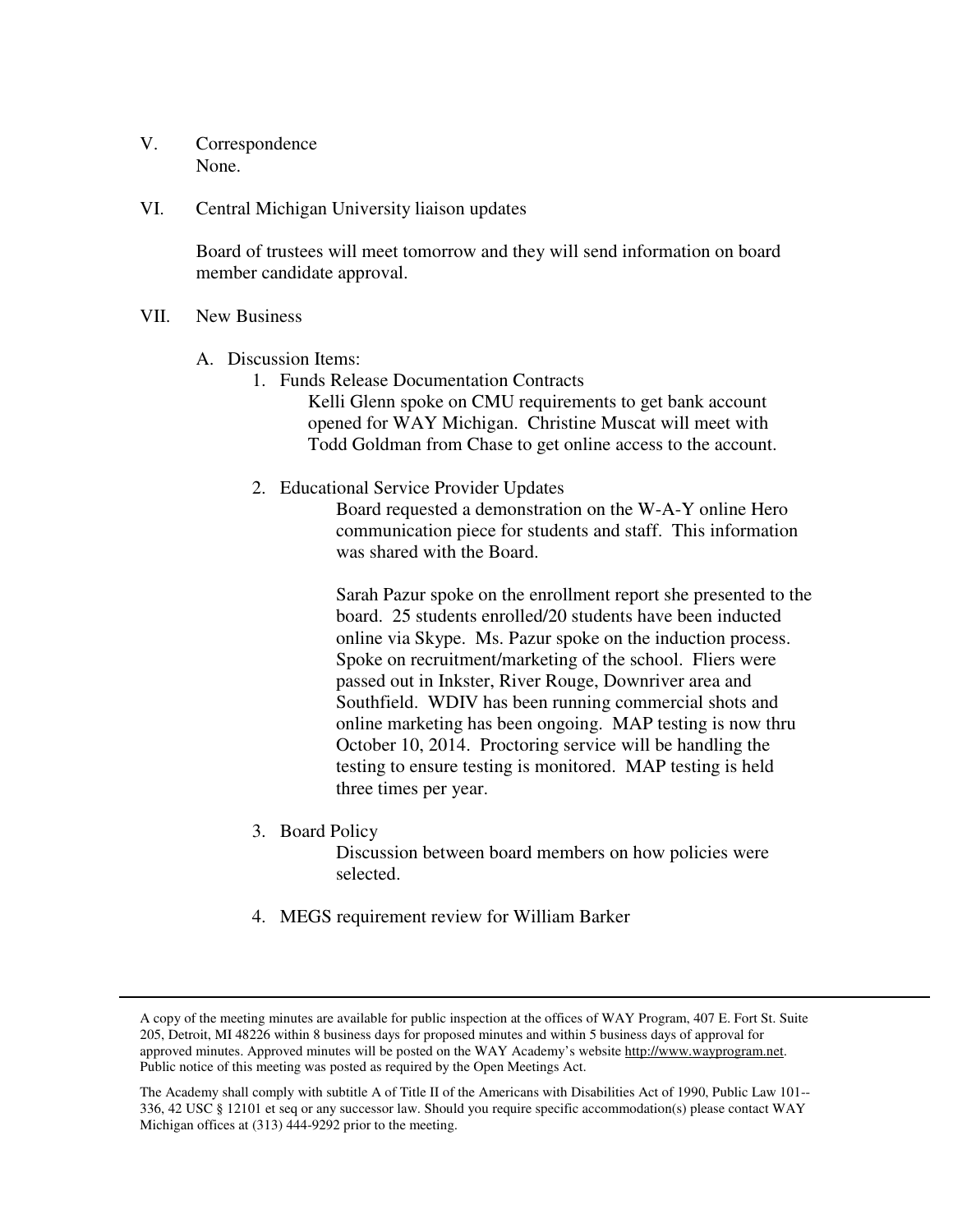William Barker indicated he will review MEGS requirements. He will reach out to Kelli Glenn or Bethany Rayl for assistance.

5. Board/Building Insurance Review

Board approved proposal at August meeting for insurance. Joe Fabiano had previously presented policy to CMU for approval. Kelli Glenn stated she is working with Ms. Suzanne Ballard of CMU to complete insurance requirements by October 1, 2014.

6. Sublease Review

CMU and attorney George Butler have reviewed the sublease information and indicated they recommend the board to proceed with approval.

- 7. Alternative Education Designation by October 31, 2014 W-A-Y indicated this designation has been completed on the State of Michigan website and has been submitted to CMU.
- 8. Approval of Treasurer's report

Kelli Glenn shared the financial report with the board. Board will like access to financial documents prior to the board meeting.

## B. Action Items:

1. Motion to approve Board Policies with the resolution as written. It was moved by William Barker seconded by Christine Muscat to approve the board policies with the resolution as written below. Motion carried.

RESOLVED that the policies printed and codified in the comprehensive document entitled "Board Policies of the WAY Michigan Board of Directors" are hereby adopted and that all Board Policies previously adopted by the WAY Michigan Board of Directors are hereby rescinded; further be it

RESOLVED that, in the event any policy, part of a policy, or a section of the Board Policies is judged to be inconsistent with law or inoperative by a court of competent jurisdiction or is invalidated by a policy or contract duly adopted by this Board, the remaining Board Policies and parts of policies shall remain in full effect.

A copy of the meeting minutes are available for public inspection at the offices of WAY Program, 407 E. Fort St. Suite 205, Detroit, MI 48226 within 8 business days for proposed minutes and within 5 business days of approval for approved minutes. Approved minutes will be posted on the WAY Academy's website http://www.wayprogram.net. Public notice of this meeting was posted as required by the Open Meetings Act.

The Academy shall comply with subtitle A of Title II of the Americans with Disabilities Act of 1990, Public Law 101-- 336, 42 USC § 12101 et seq or any successor law. Should you require specific accommodation(s) please contact WAY Michigan offices at (313) 444-9292 prior to the meeting.